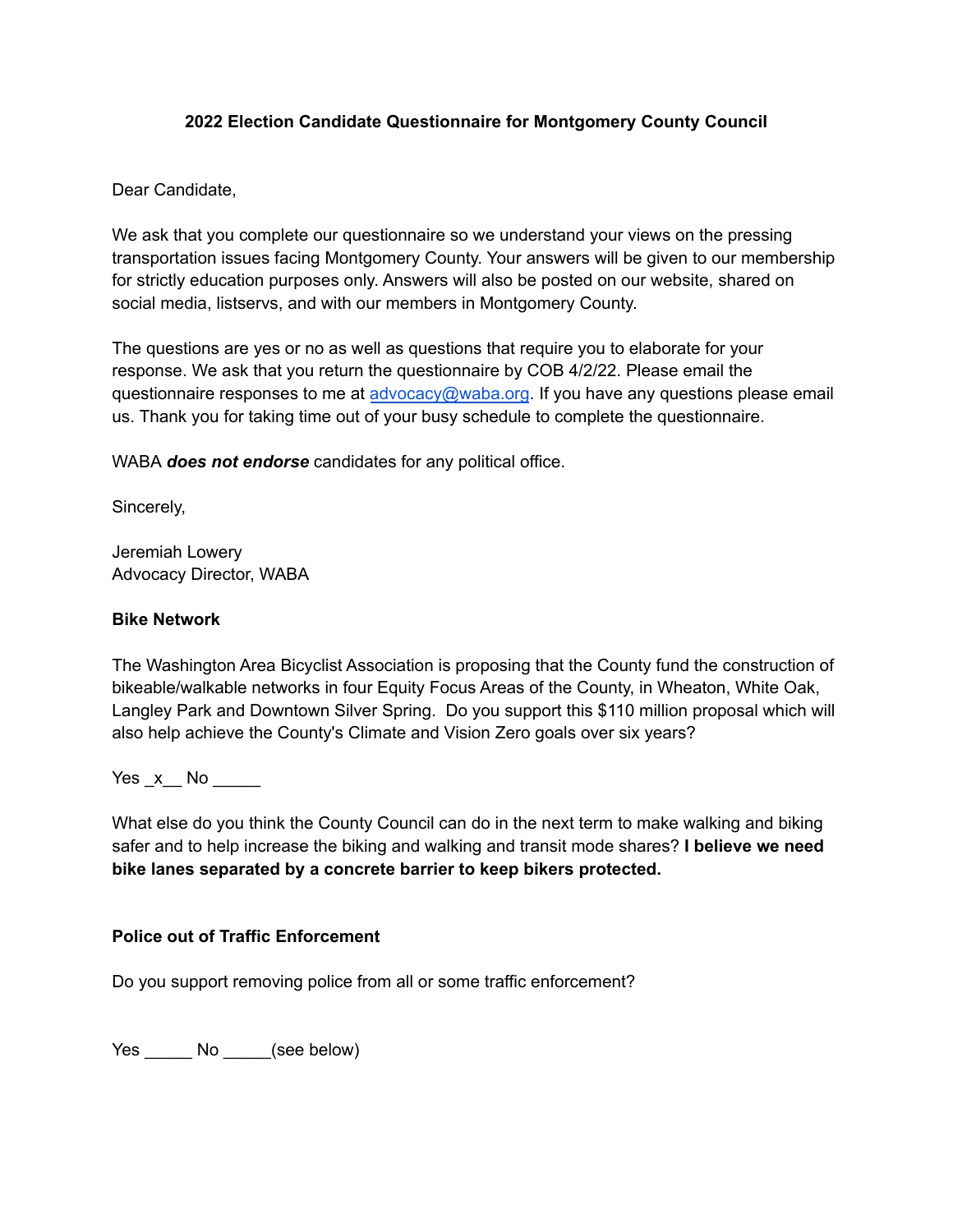How will you balance the need for traffic enforcement and equity while in office? **I believe in research-based policy. Therefore, on this issue I would like to see more research as to the best way to resolve this issue. Principally I believe training the police to respond differently is one facet of the solution. A second is prohibition of behavior that on the part of police officers that contributes to inequity.**

## **Trails - repaving**

Do you support fully funding the budget request of the Parks Department to include monies for repaving the Sligo, Rock Creek and Capital Crescent Trails?

Yes  $x$ <sub>No</sub> \_\_\_\_\_\_

### **Tunnel**

Do you support funding the \$55m project for this important regional trail connection through downtown Bethesda?

Yes \_\_\_ No \_\_\_\_\_\_ (I support the Tunnel in theory but I need to review the details)

Do you support funding that will complete construction of the project within the current FY 23-28 CIP period or sooner/later?

Yes \_\_\_\_\_\_ No \_\_\_\_\_(See earlier answer)

#### **270 widening**

Do you support or oppose the proposal to widen parts of I-495 and I-270 to add four express toll lanes? **I oppose widening both highways as a solution to the traffic**.

Yes No (see below)

Why or why not? And how would you show that support or opposition. Do you support other new highways or road expansions? **I oppose it because widening the road has not proven to be a successful means of reducing traffic congestion. I would support a dedicated lane for Rt 29 in order to make the proposed BRT work in the manner it was envisioned.**

### **Vision Zero**

Vision Zero - is it working and if not, what needs to be done by the County to achieve the goal of zero deaths due to traffic crashes? What would you do to work with the State Highway